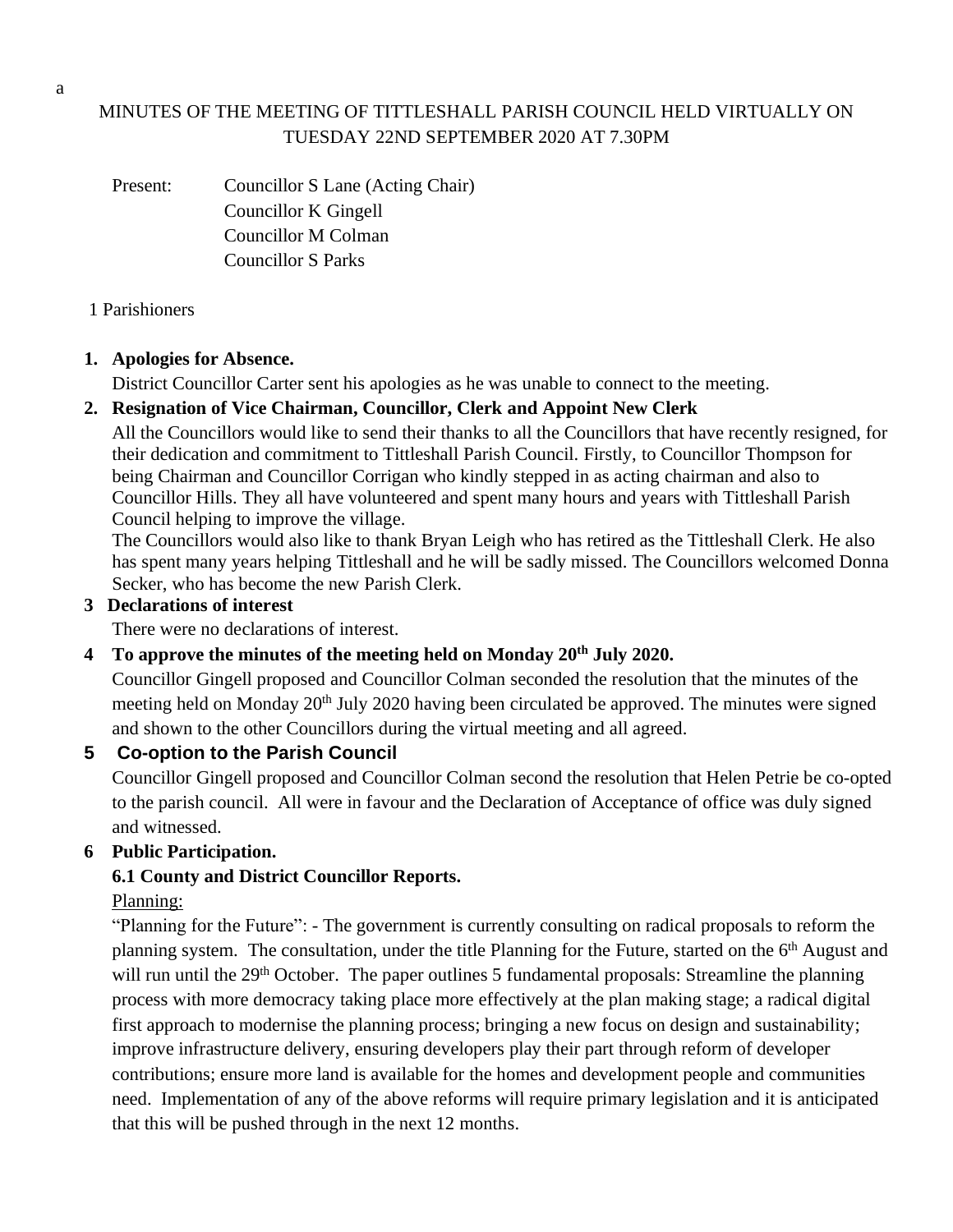There is another planning consultation "Changes to the Current Planning System" also running from the 6<sup>th</sup> August but finishes on the 1<sup>st</sup> October. This details interim changes to the current planning guidance until the reforms detailed above take effect. Briefly the changes are: amendment to the standard method for assessing housing need; securing of First Homes which are sold at a discount (this separates(30%) to first time buyers through developer contributions; raising the small site threshold below which developers are not required to contribute affordable housing from the current 10 dwellings to 40 or 50 to support SME builders; extending the current "Permission in Principle" (this separates the consideration of matters of principle for proposed development from the technical detail) to major development. A further consultation ending on 30<sup>th</sup> October is underway called "Transparency and Competition" which is proposing changes to improve the transparency of contractual mechanisms used to exercise control over land such as land options, rights of pre-emption and estate contracts. In Norfolk 700 people have been tested and 100 have tested positive we are in an area of no concern. The disposing of hazardous waste days have been released for our area, the dates are  $2^{\text{nd}}$ ,  $3^{\text{rd}}$  &  $4^{\text{th}}$  October for Dereham and  $9<sup>th</sup>, 10<sup>th</sup>$  & 11<sup>th</sup> October Hempton recycling areas.

**District Councillor Carter reported,** Breckland Community Funding Scheme will be re-opening for applications from 1<sup>st</sup> September and will include guidance for completion forms. Banham Poultry Outbreak-total of 127 employees have tested positive for Covid 19 but have all now returned to work. Breckland Chief Executive-Anna Graves is standing down this Autumn. The Council's new waste contract appears to be working well and meeting its targets. Breckland is targeting high-risk Fly-tip areas with increased resources.

#### **6.2 Public Comments.**

**6.2.1-Church Gates and Railings-**A parishioner raised item for an update and all the Councillors agree that it has been resolved.

**6.2.2-Dogs on Millennium Green -**Councillor Lane reported that after January's Parish council meeting dog signs were displayed on the Millennium green. It was noted that the Millennium green is for anyone to use responsibly and many parishioners walk their dogs which are all well trained. Councillor Gingell said that, due to these signs, parishioners have now stopped going there. Councillor Lane would like the signs to be taken down. The signs should have been cleared and checked first and the Parish Council should have had the trustees' approval first. The Parish Council have a responsibility for the Green but going forward they would like to work alongside the trustees. The parish council would like to send their apologies to the trustees regarding the signs.

### **7 Highways**

### **7.1 To note any new problems within the Parish**

Councillor Lane reported:

Potholes on Heath Lane which have been marked out by highways. The clerk will report back to County Councillor Kiddle-Morris for him to chase this up.

A sign opposite the wildflower meadow was previously reported. It is a narrowing sign which is damaged and a staggered junction sign. County Councillor Kiddle-Morris has visited the site and taken photos, and this has been reported. The narrow sign will be added to the priority list.

Re the ongoing water pipe problems on Clay Hill, the councillors feel this has been going on too long and needs chasing. County Councillor Kiddle-Morris reported this, and the leaking pipe is being worked on at present but unfortunately this isn't a simple fix.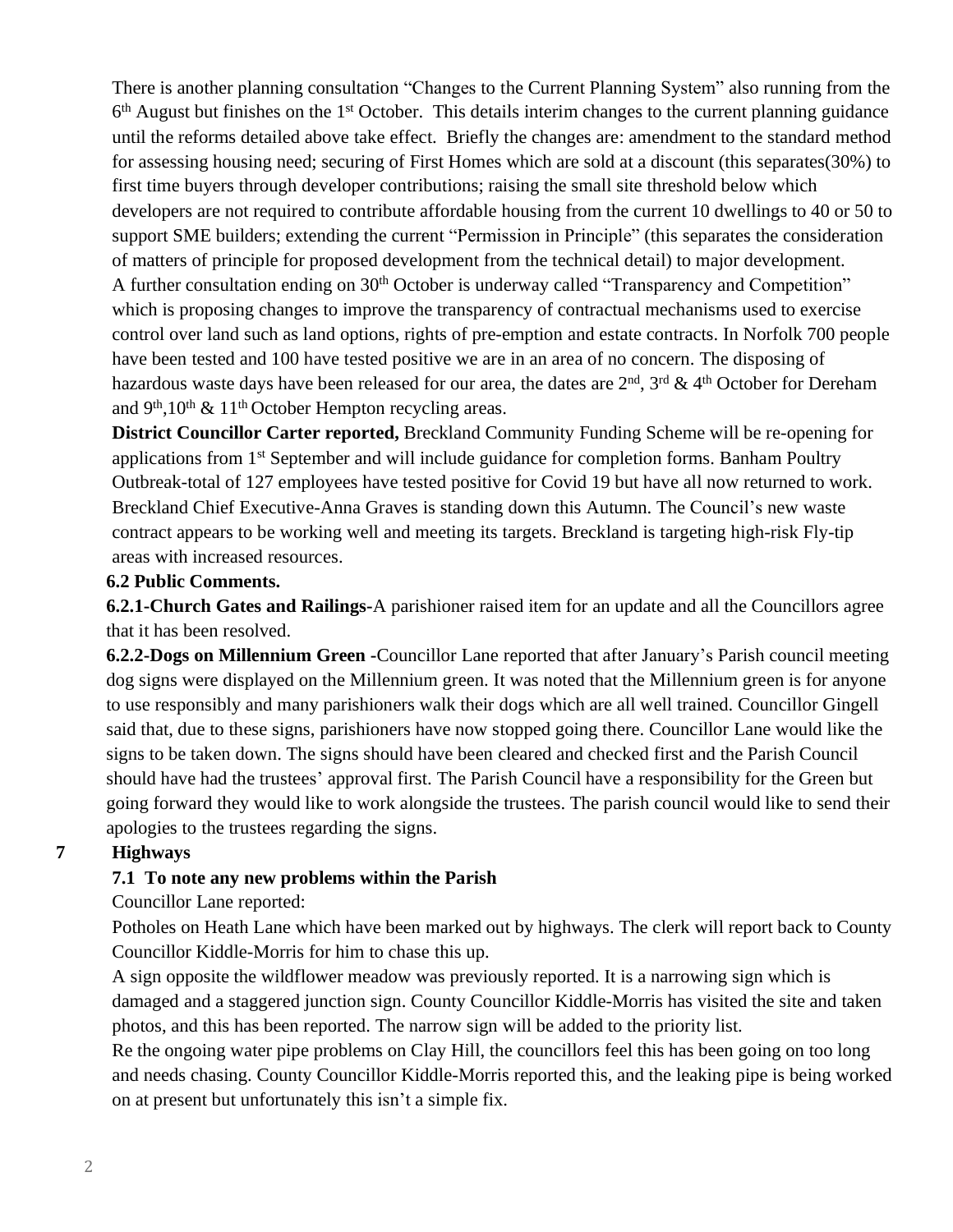Councillor Lane reported the water leak running down the High Street road, Councillors and parishioners have reported this several times. It has been marked as urgent, but the Clay Hill repairs need repairing first, otherwise Tittleshall will experience two road closures which will not be beneficial to the parishioners. The Clerk will contact Anglian Water and request an urgent update.

Councillor Lane reported that the trod on Litcham road/Fakenham road was meant to be re-instated. It is at a dangerous point. Another trod by the Patch, was reported, this has now been actioned with weed killer but may take a few weeks to clear. The trod opposite the houses in Wellington Road, was reported. This is due to overgrown hedges that urgently need cutting back. The Councillors feel that this is private land and the landowner will need to be contacted. The Clerk will contact the landowner.

A dangerous branch is hanging over the road on Church Lane, the Councillors feel this could cause damage and potentially harm a parishioner if it fell. The County Councillor Kiddle-Morris is going to check with highways.

Councillor Lane reported very overgrown footpaths. The footpath at Back Street, which crosses over Mileham Road, Litcham and Fakenham Road, is very overgrown and is unsafe for parishioners to walk and is not wide enough for wheelchairs or pushchairs to get through. Councillor Gingell will contact the homeowner/landowner**.**

Councillor Lane received an update from the Millennium Green working parties regarding the clearing of the Millennium Green. Councillor Lane would like to thank them all for the time and work they have spent on the Millennium green. All the Councillors would also like to thank them for cutting, maintaining the orchard. The machine was hired from Ben Burgess but was sponsored by two parishioners. In the report they inform the Parish Council of the boundary wooden fencing that needs updating and have requested for the parish council to consider help with funding this. This will be added to the next agenda for further discussion.

**8 Planning. 3SR/2020/0006/SCR-**Manor Farm, Fakenham Road, Three new poultry houses. This planning was for the Screening opinion- this wasn't an application just a proposal. The full planning application has been postponed until 2021.

### **9 Matters to report**

## **9.1 Alleyway between Fakenham Road and Peakhall Road.**

The alleyway has now been sprayed with weed killer. Councillor Gingell will speak to the homeowners to request them to trim the overhang on both sides of the footpath. The hedges near Church lane and Blenheim needs cutting back as this may cause damage to parishioners walking or children in pushchairs or even wheelchair uses. The clerk will write to the homeowner. Councillor Lane requested that a letter will need to be written to parishioner to follow up the request of contacting a tree surgeon, the clerk will action this.

### **9.2 Bin by the Bottle Bank.**

Councillor Lane reported a damaged bin in between the recycling bins. Councillor Lane had obtained quotes, but this item will be added to the next agenda for further discussion. The Councillors would like to encourage all parishioners to use the recycling bins as the Parish Council will receive money for this and can help fund items like the bins etc. The Clerk will add this to the Church and Village entry and Councillor Gingell will add it to the village newsletter.

### **9.3 The Village Sign and Road Sign**

Councillor Lane circulated a drawing to all the Councillors with a new village sign design. A local parishioner will carve the new sign for free. Materials will be approx. £100. Councillor Gingell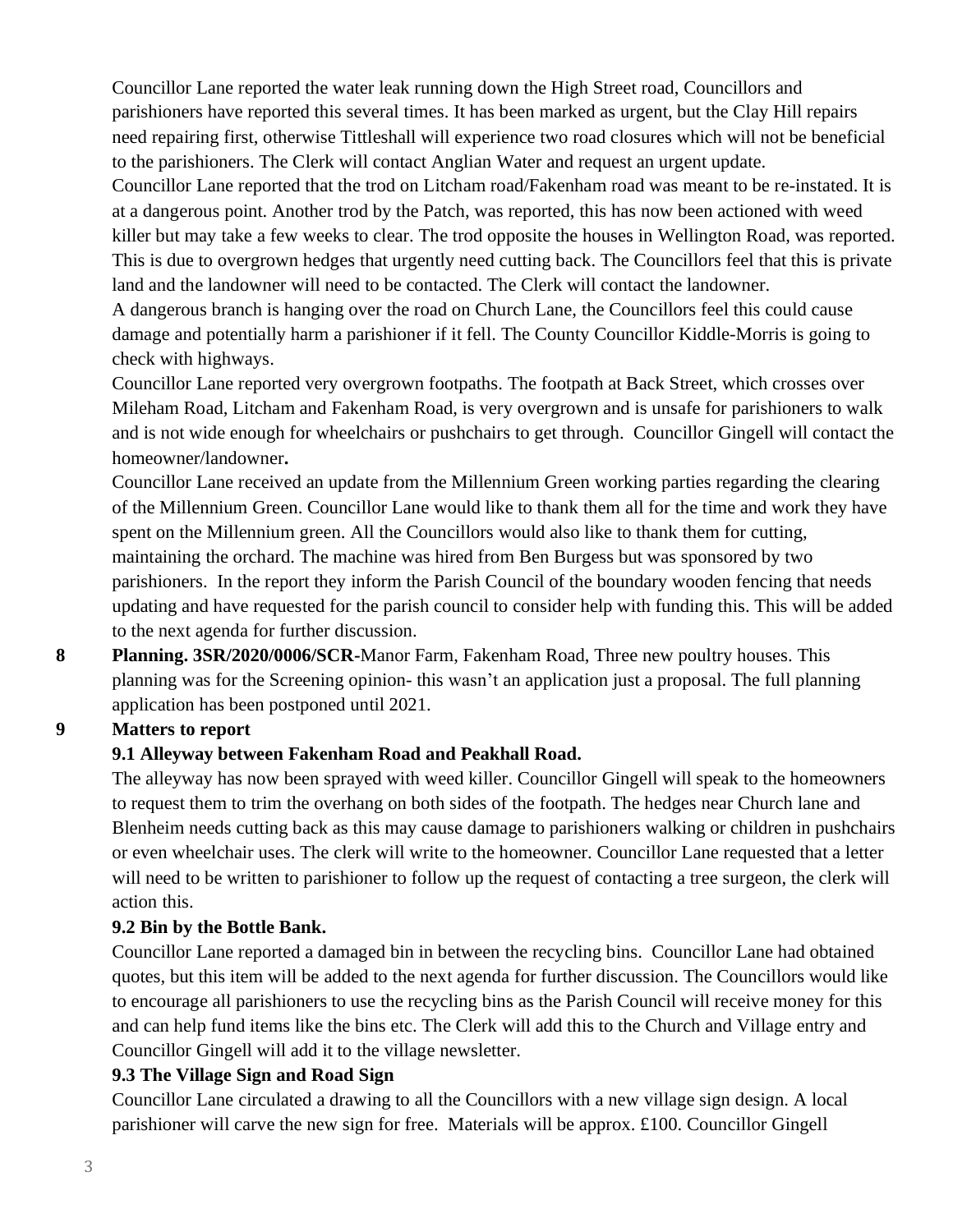proposed and Councillor Petrie seconded the resolution to go ahead with the replacement of the village sign. Councillor Lane also reported that the road sign next to High Street is unclear and the writing is not readable. The clerk will report the sign.

## **9.4 Website and Membership to join Norfolk Parish Training and Support**

The Clerk reported that by the 23rd September that a Parish Council must comply with new public sector bodies website accessibility regulations 2018. The Tittleshall site must be content compliant and display an accessibility statement. Due to the parish sharing a village site, the clerk recommends a new site to be set up just for the Parish Council and a link will be added to the original village site. The cost of this set up will be approx. £100. The clerk would also like to join the Norfolk Parish Training and Support membership, this will give the parish councillors access to training and support for them as well as the Clerk. Councillor Gingell proposed and Councillor Petrie seconded the resolution for the clerk to put in place the new village website and join Norfolk Training and Support.

All Councillors were in favour and agreed.

**9.5 Emergency Plan:** Councillor Lane proposed and Councillor Colman seconded for Councillor Gingell to become the emergency plan co-ordinator for Tittleshall.

**9.6 Defibrillator and phone Box-** A parishioner reported that the batteries need changing in the defibrillator and the phone box is dirty. The clerk will contact Community Heartbeat and request a quote for the replacement batteries. Councillor Petrie has agreed to maintain and check the defibrillator on frequent basis.

## **10 Finance**

10.1 Balance and cheques for authorisation as circulated: Councillor Gingell proposed and Councillor Petrie seconded the resolution on the authorisation of cheques and balances.

**10.2 Budgets to be Circulated:** Councillor Colman proposed and Councillor Parks seconded the resolution on the budgets that were circulated. All Councillors agreed.

## **11 Matters for next meeting (not for discussion)-**

Emergency plan to be discussed.

Potential change of banks

Partnership Scheme for Councils

Millennium Green grant for fencing.

## **12 To confirm that the next meeting of Tittleshall Parish Council Tuesday 3rd November 2020 at 1930pm**

**Meeting Closed 2120**